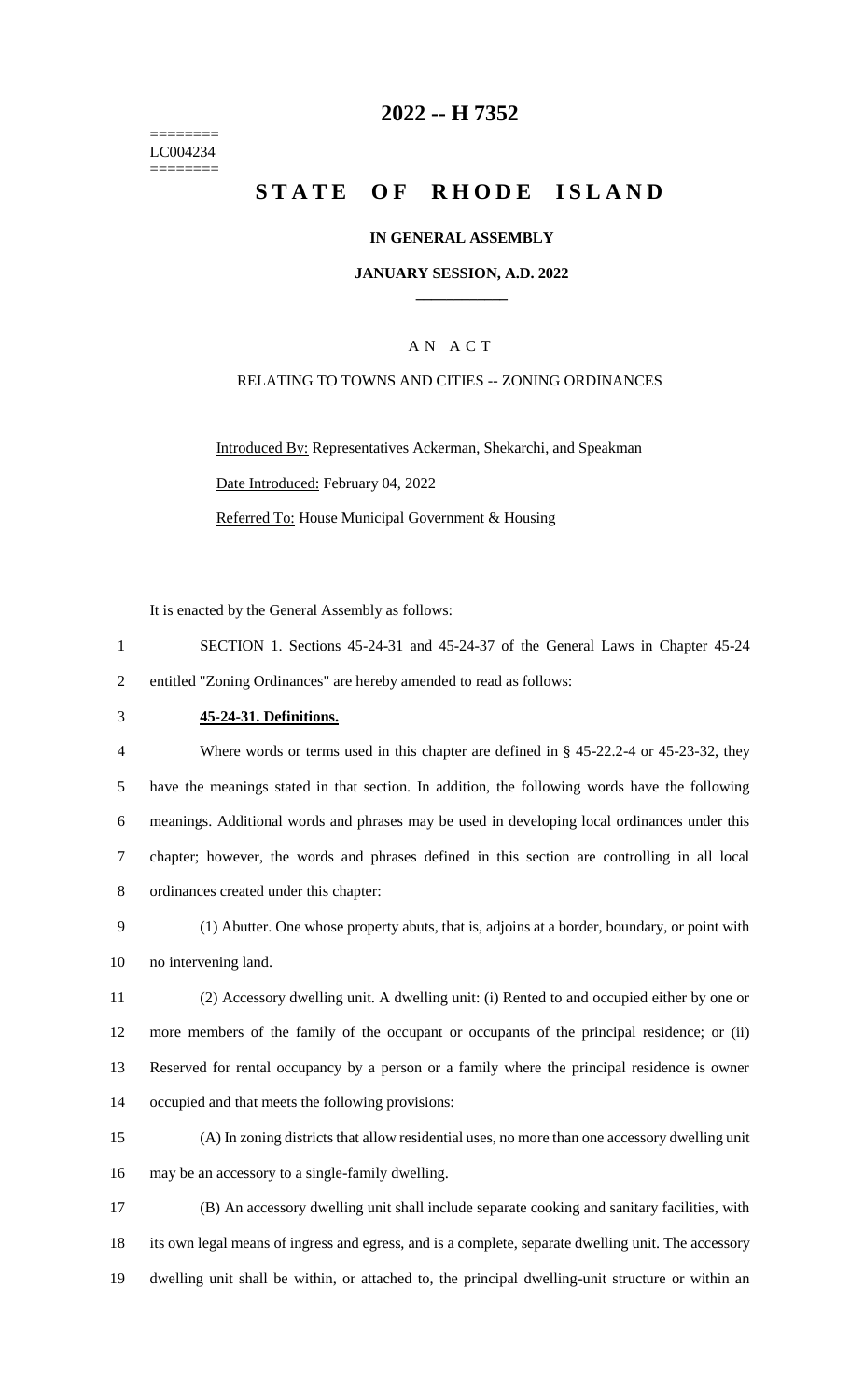- existing structure, such as a garage or barn, and designed so that the appearance of the principal structure remains that of a one-family residence.
- (3) Accessory use. A use of land or of a building, or portion thereof, customarily incidental and subordinate to the principal use of the land or building. An accessory use may be restricted to the same lot as the principal use. An accessory use shall not be permitted without the principal use to which it is related.
- (4) Aggrieved party. An aggrieved party, for purposes of this chapter, shall be:

(i) Any person, or persons, or entity, or entities, who or that can demonstrate that his, her,

 or its property will be injured by a decision of any officer or agency responsible for administering the zoning ordinance of a city or town; or

(ii) Anyone requiring notice pursuant to this chapter.

(5) Agricultural land. "Agricultural land," as defined in § 45-22.2-4.

(6) Airport hazard area. "Airport hazard area," as defined in § 1-3-2.

 (7) Applicant. An owner, or authorized agent of the owner, submitting an application or appealing an action of any official, board, or agency.

(8) Application. The completed form, or forms, and all accompanying documents, exhibits,

 and fees required of an applicant by an approving authority for development review, approval, or permitting purposes.

 (9) Buffer. Land that is maintained in either a natural or landscaped state, and is used to screen or mitigate the impacts of development on surrounding areas, properties, or rights-of-way.

 (10) Building. Any structure used or intended for supporting or sheltering any use or occupancy.

 (11) Building envelope. The three-dimensional space within which a structure is permitted to be built on a lot and that is defined by regulations governing building setbacks, maximum height, and bulk; by other regulations; or by any combination thereof.

 (12) Building height. For a vacant parcel of land, building height shall be measured from the average, existing-grade elevation where the foundation of the structure is proposed. For an existing structure, building height shall be measured from average grade taken from the outermost four (4) corners of the existing foundation. In all cases, building height shall be measured to the top of the highest point of the existing or proposed roof or structure. This distance shall exclude spires, chimneys, flag poles, and the like. For any property or structure located in a special flood hazard area, as shown on the official FEMA Flood Insurance Rate Maps (FIRMs), or depicted on the Rhode Island coastal resources management council (CRMC) suggested design elevation three foot (3') sea level rise (CRMC SDE 3 SLR) map as being inundated during a one-hundred-year (100)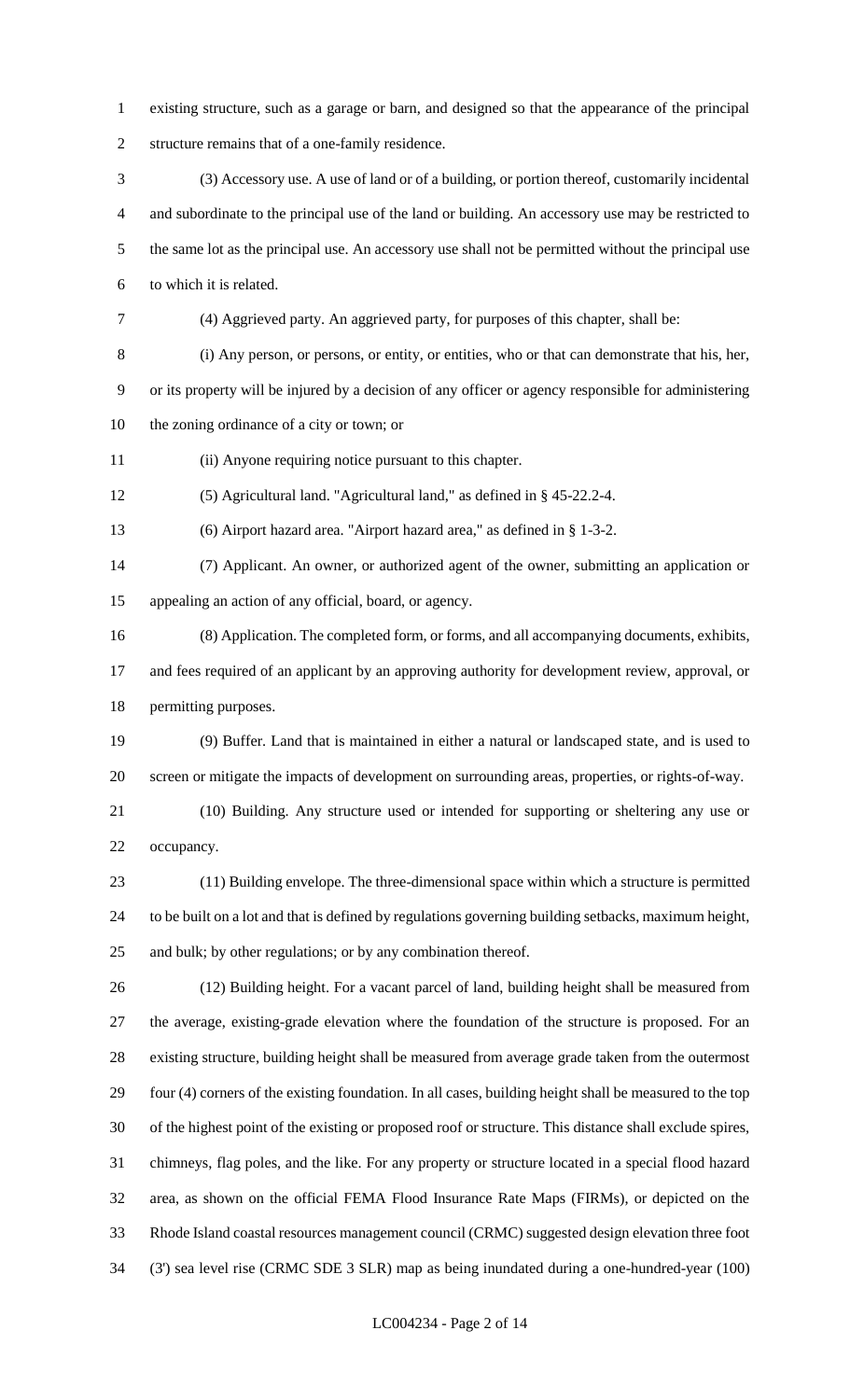storm, the greater of the following amounts, expressed in feet, shall be excluded from the building

height calculation:

 (i) The base flood elevation on the FEMA FIRM plus up to five feet (5') of any utilized or proposed freeboard, less the average existing grade elevation; or

 (ii) The suggested design elevation as depicted on the CRMC SDE 3 SLR map during a one-hundred-year (100) storm, less the average existing grade elevation. CRMC shall reevaluate the appropriate suggested design elevation map for the exclusion every ten (10) years, or as otherwise necessary.

 (13) Cluster. A site-planning technique that concentrates buildings in specific areas on the site to allow the remaining land to be used for recreation, common open space, and/or preservation of environmentally, historically, culturally, or other sensitive features and/or structures. The techniques used to concentrate buildings shall be specified in the ordinance and may include, but are not limited to, reduction in lot areas, setback requirements, and/or bulk requirements, with the resultant open land being devoted by deed restrictions for one or more uses. Under cluster development, there is no increase in the number of lots that would be permitted under conventional development except where ordinance provisions include incentive bonuses for certain types or conditions of development.

(14) Common ownership. Either:

 (i) Ownership by one or more individuals or entities in any form of ownership of two (2) or more contiguous lots; or

 (ii) Ownership by any association (ownership may also include a municipality) of one or more lots under specific development techniques.

 (15) Community residence. A home or residential facility where children and/or adults reside in a family setting and may or may not receive supervised care. This does not include halfway houses or substance-use-disorder-treatment facilities. This does include, but is not limited to, the following:

 (i) Whenever six (6) or fewer children or adults with intellectual and/or developmental disability reside in any type of residence in the community, as licensed by the state pursuant to chapter 24 of title 40.1. All requirements pertaining to local zoning are waived for these community residences;

 (ii) A group home providing care or supervision, or both, to not more than eight (8) persons with disabilities, and licensed by the state pursuant to chapter 24 of title 40.1;

 (iii) A residence for children providing care or supervision, or both, to not more than eight (8) children, including those of the caregiver, and licensed by the state pursuant to chapter 72.1 of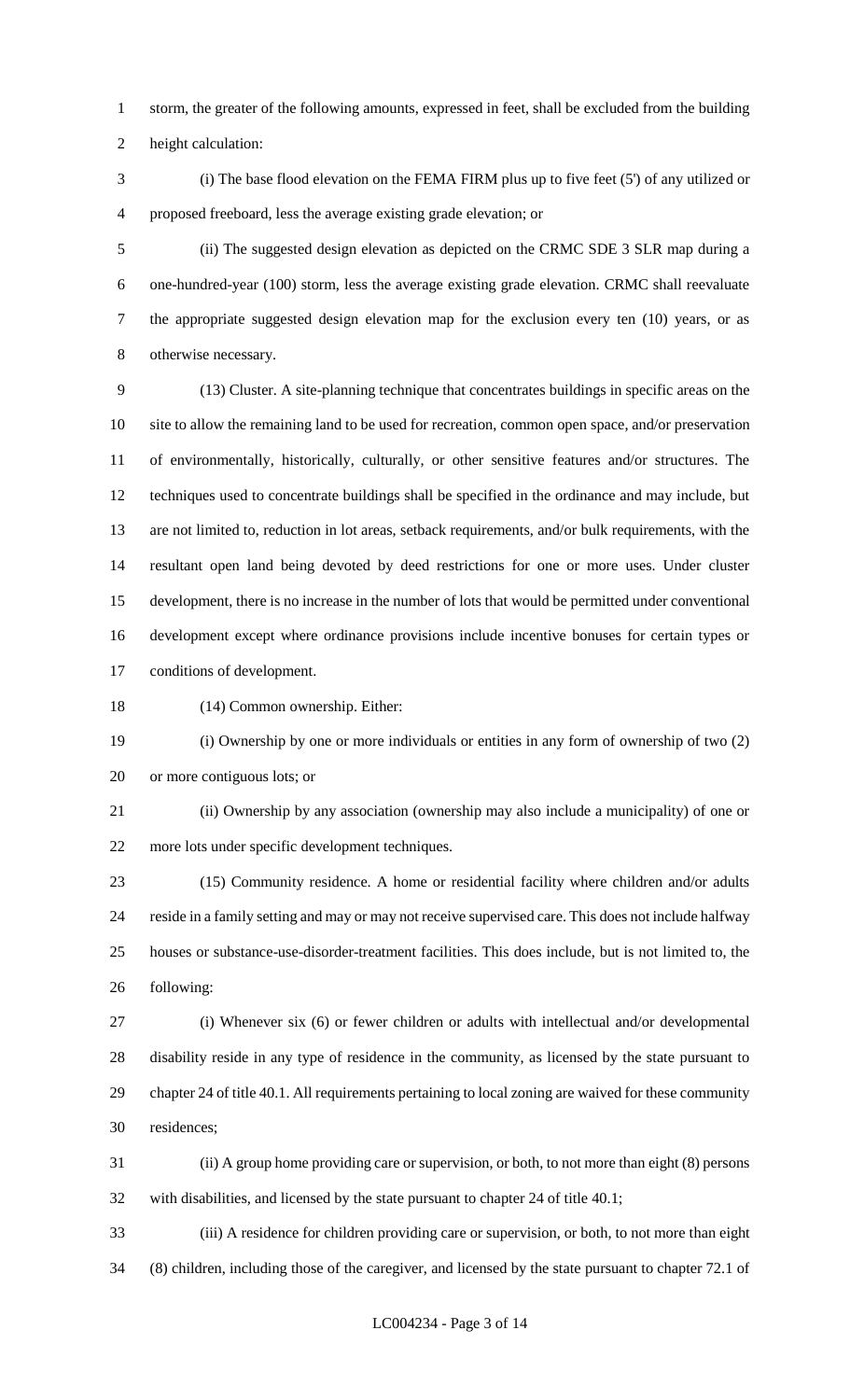title 42;

 (iv) A community transitional residence providing care or assistance, or both, to no more than six (6) unrelated persons or no more than three (3) families, not to exceed a total of eight (8) persons, requiring temporary financial assistance, and/or to persons who are victims of crimes, abuse, or neglect, and who are expected to reside in that residence not less than sixty (60) days nor more than two (2) years. Residents will have access to, and use of, all common areas, including eating areas and living rooms, and will receive appropriate social services for the purpose of fostering independence, self-sufficiency, and eventual transition to a permanent living situation. (16) Comprehensive plan. The comprehensive plan adopted and approved pursuant to chapter 22.2 of this title and to which any zoning adopted pursuant to this chapter shall be in compliance. (17) Day care -- Daycare center. Any other daycare center that is not a family daycare home. (18) Day care -- Family daycare home. Any home, other than the individual's home, in which day care in lieu of parental care or supervision is offered at the same time to six (6) or less individuals who are not relatives of the caregiver, but may not contain more than a total of eight (8) individuals receiving day care. (19) Density, residential. The number of dwelling units per unit of land. (20) Development. The construction, reconstruction, conversion, structural alteration, relocation, or enlargement of any structure; any mining, excavation, landfill, or land disturbance; or any change in use, or alteration or extension of the use, of land. (21) Development plan review. The process whereby authorized, local officials review the site plans, maps, and other documentation of a development to determine the compliance with the stated purposes and standards of the ordinance. (22) District. See "zoning-use district." (23) Drainage system. A system for the removal of water from land by drains, grading, or other appropriate means. These techniques may include runoff controls to minimize erosion and sedimentation during and after construction or development; the means for preserving surface and groundwaters; and the prevention and/or alleviation of flooding. (24) Dwelling unit. A structure, or portion of a structure, providing complete, independent living facilities for one or more persons, including permanent provisions for living, sleeping, eating, cooking, and sanitation, and containing a separate means of ingress and egress. (25) Extractive industry. The extraction of minerals, including: solids, such as coal and ores; liquids, such as crude petroleum; and gases, such as natural gases. The term also includes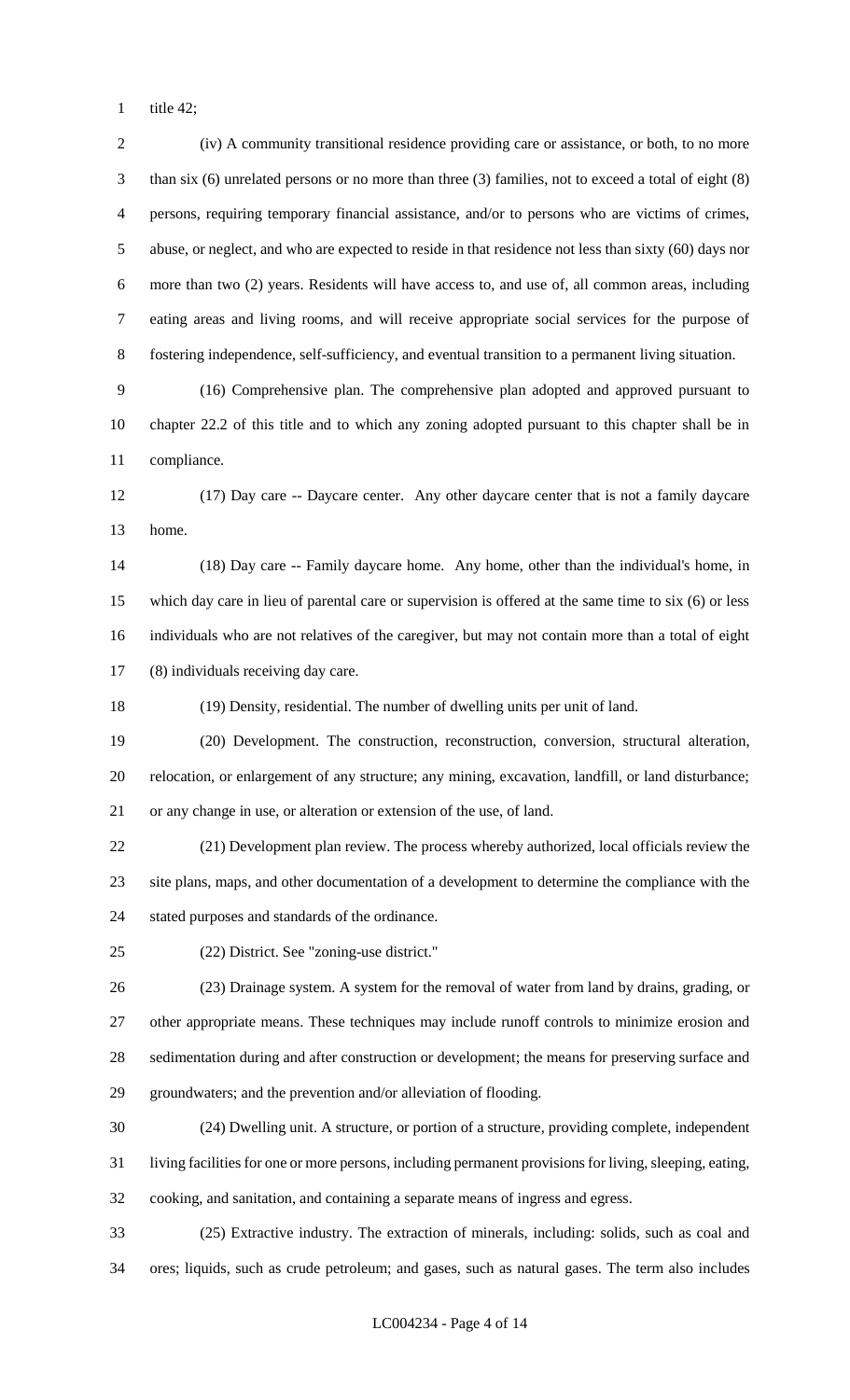quarrying; well operation; milling, such as crushing, screening, washing, and flotation; and other preparation customarily done at the extraction site or as a part of the extractive activity.

 (26) Family member. A person, or persons, related by blood, marriage, or other legal means, including, but not limited to, a child, parent, spouse, mother-in-law, father-in-law, grandparents, grandchildren, domestic partner, sibling, care recipient, or member of the household.

 (27) Floating zone. An unmapped zoning district adopted within the ordinance that is established on the zoning map only when an application for development, meeting the zone requirements, is approved.

(28) Floodplains, or Flood hazard area. As defined in § 45-22.2-4.

 (29) Freeboard. A factor of safety expressed in feet above the base flood elevation of a flood hazard area for purposes of floodplain management. Freeboard compensates for the many unknown factors that could contribute to flood heights, such as wave action, bridge openings, and the hydrological effect of urbanization of the watershed.

(30) Groundwater. "Groundwater" and associated terms, as defined in § 46-13.1-3.

 (31) Halfway house. A residential facility for adults or children who have been institutionalized for criminal conduct and who require a group setting to facilitate the transition to a functional member of society.

(32) Hardship. See § 45-24-41.

(33) Historic district or historic site. As defined in § 45-22.2-4.

 (34) Home occupation. Any activity customarily carried out for gain by a resident, conducted as an accessory use in the resident's dwelling unit.

 (35) Household. One or more persons living together in a single-dwelling unit, with common access to, and common use of, all living and eating areas and all areas and facilities for the preparation and storage of food within the dwelling unit. The term "household unit" is synonymous with the term "dwelling unit" for determining the number of units allowed within any structure on any lot in a zoning district. An individual household shall consist of any one of the following:

(i) A family, which may also include servants and employees living with the family; or

 (ii) A person or group of unrelated persons living together. The maximum number may be set by local ordinance, but this maximum shall not be less than three (3).

 (36) Incentive zoning. The process whereby the local authority may grant additional development capacity in exchange for the developer's provision of a public benefit or amenity as specified in local ordinances.

(37) Infrastructure. Facilities and services needed to sustain residential, commercial,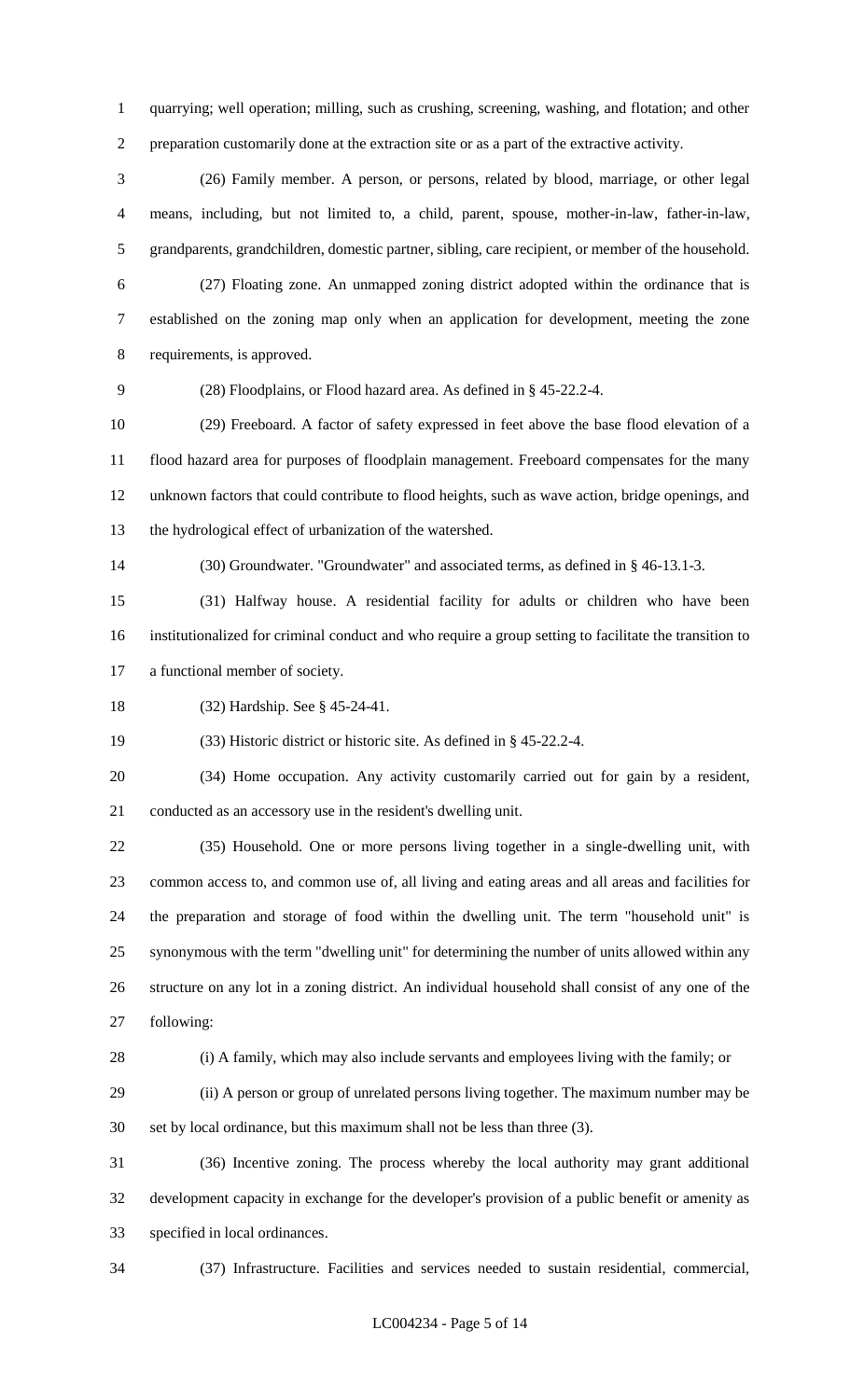- industrial, institutional, and other activities.
- (38) Land-development project. A project in which one or more lots, tracts, or parcels of land are developed or redeveloped as a coordinated site for one or more uses, units, or structures, including, but not limited to, planned development or cluster development for residential, commercial, institutional, recreational, open space, or mixed uses as provided in the zoning ordinance.
- (39) Lot. Either:

 (i) The basic development unit for determination of lot area, depth, and other dimensional regulations; or

 (ii) A parcel of land whose boundaries have been established by some legal instrument, such as a recorded deed or recorded map, and that is recognized as a separate legal entity for purposes of transfer of title.

- (40) Lot area. The total area within the boundaries of a lot, excluding any street right-of-way, usually reported in acres or square feet.
- (41) Lot area, minimum. The smallest land area established by the local zoning ordinance upon which a use, building, or structure may be located in a particular zoning district.
- (42) Lot building coverage. That portion of the lot that is, or may be, covered by buildings and accessory buildings.
- (43) Lot depth. The distance measured from the front lot line to the rear lot line. For lots where the front and rear lot lines are not parallel, the lot depth is an average of the depth.
- (44) Lot frontage. That portion of a lot abutting a street. A zoning ordinance shall specify how noncontiguous frontage will be considered with regard to minimum frontage requirements.
- (45) Lot line. A line of record, bounding a lot, that divides one lot from another lot or from a public or private street or any other public or private space and shall include:
- (i) Front: the lot line separating a lot from a street right-of-way. A zoning ordinance shall specify the method to be used to determine the front lot line on lots fronting on more than one street, for example, corner and through lots;
- (ii) Rear: the lot line opposite and most distant from the front lot line, or in the case of triangular or otherwise irregularly shaped lots, an assumed line at least ten feet (10') in length entirely within the lot, parallel to and at a maximum distance from, the front lot line; and
- (iii) Side: any lot line other than a front or rear lot line. On a corner lot, a side lot line may be a street lot line, depending on requirements of the local zoning ordinance.
- (46) Lot size, minimum. Shall have the same meaning as "minimum lot area" defined herein.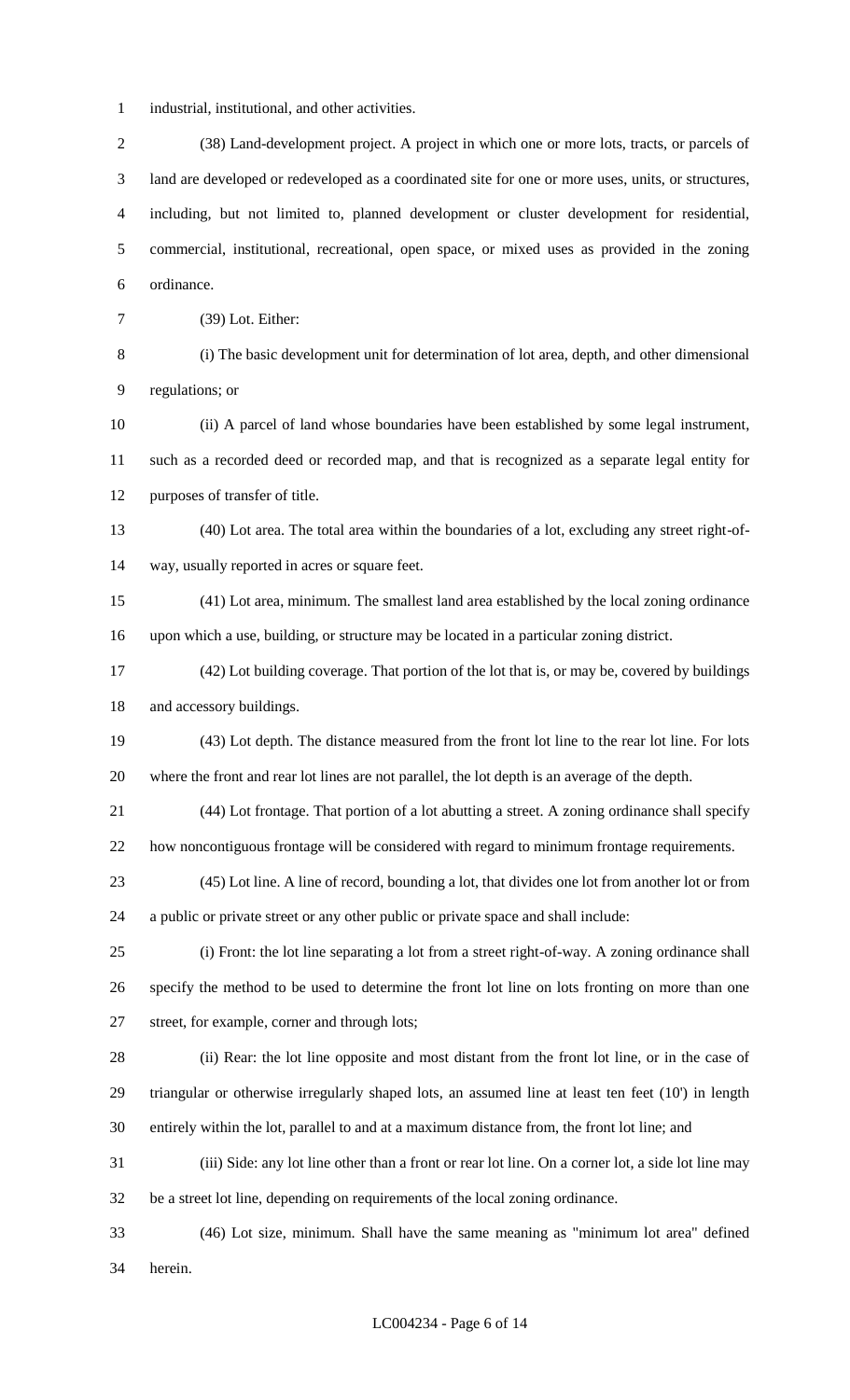(47) Lot, through. A lot that fronts upon two (2) parallel streets, or that fronts upon two (2)

streets that do not intersect at the boundaries of the lot.

- (48) Lot width. The horizontal distance between the side lines of a lot measured at right angles to its depth along a straight line parallel to the front lot line at the minimum front setback line.
- 

(49) Mere inconvenience. See § 45-24-41.

(50) Mixed use. A mixture of land uses within a single development, building, or tract.

 (51) Modification. Permission granted and administered by the zoning enforcement officer of the city or town, and pursuant to the provisions of this chapter to grant a dimensional variance other than lot area requirements from the zoning ordinance to a limited degree as determined by 11 the zoning ordinance of the city or town, but not to exceed twenty-five percent (25%) of each of the applicable dimensional requirements.

 (52) Nonconformance. A building, structure, or parcel of land, or use thereof, lawfully existing at the time of the adoption or amendment of a zoning ordinance and not in conformity with the provisions of that ordinance or amendment. Nonconformance is of only two (2) types:

 (i) Nonconforming by use: a lawfully established use of land, building, or structure that is not a permitted use in that zoning district. A building or structure containing more dwelling units than are permitted by the use regulations of a zoning ordinance is nonconformity by use; or

 (ii) Nonconforming by dimension: a building, structure, or parcel of land not in compliance with the dimensional regulations of the zoning ordinance. Dimensional regulations include all regulations of the zoning ordinance, other than those pertaining to the permitted uses. A building or structure containing more dwelling units than are permitted by the use regulations of a zoning ordinance is nonconforming by use; a building or structure containing a permitted number of dwelling units by the use regulations of the zoning ordinance, but not meeting the lot area per dwelling unit regulations, is nonconforming by dimension.

 (53) Overlay district. A district established in a zoning ordinance that is superimposed on one or more districts or parts of districts. The standards and requirements associated with an overlay district may be more or less restrictive than those in the underlying districts consistent with other applicable state and federal laws.

 (54) Performance standards. A set of criteria or limits relating to elements that a particular use or process must either meet or may not exceed.

 (55) Permitted use. A use by right that is specifically authorized in a particular zoning district.

(56) Planned development. A "land-development project," as defined in subsection (38),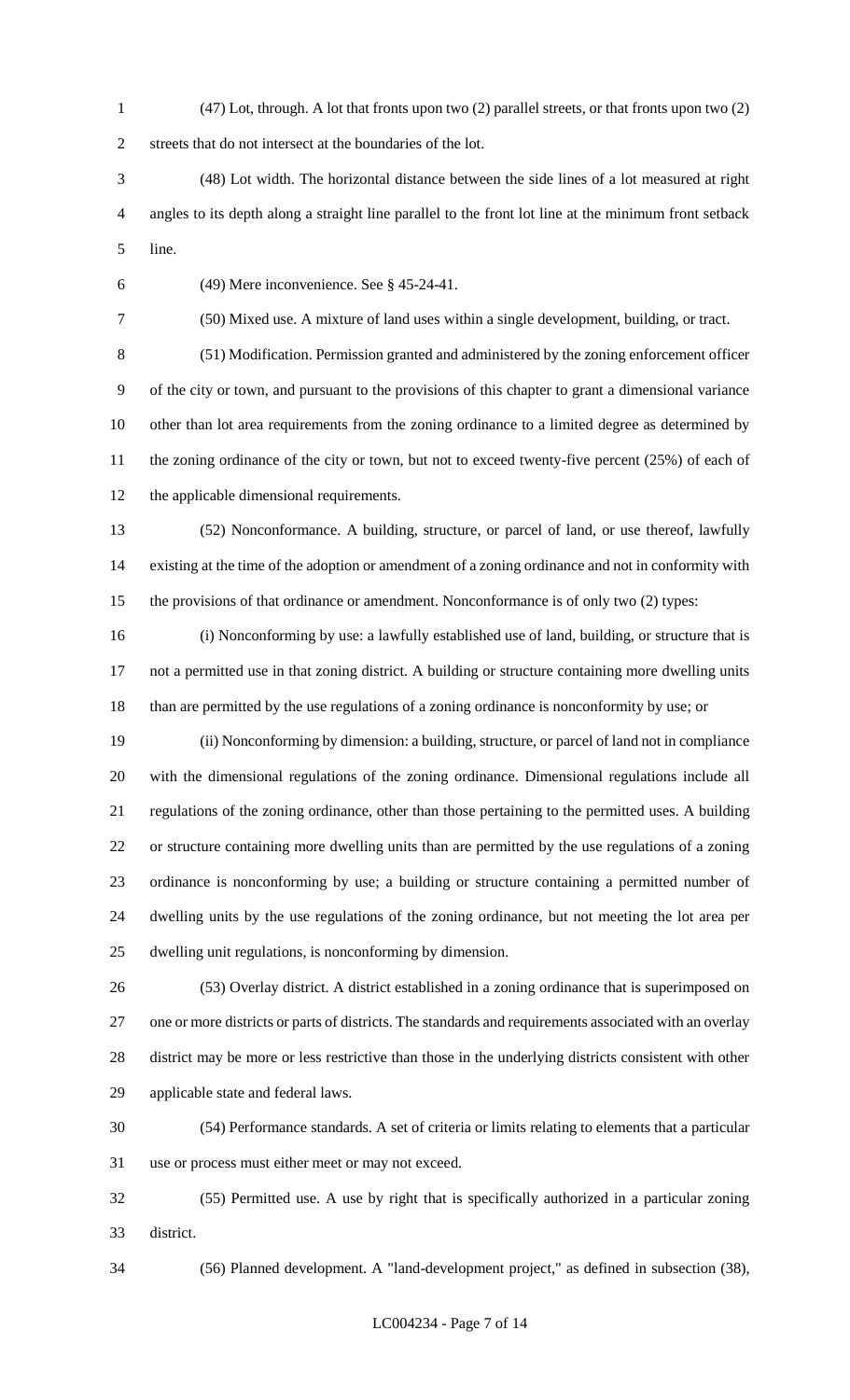- and developed according to plan as a single entity and containing one or more structures or uses
- with appurtenant common areas.
- (57) Plant agriculture. The growing of plants for food or fiber, to sell or consume.

 (58) Preapplication conference. A review meeting of a proposed development held between applicants and reviewing agencies as permitted by law and municipal ordinance, before formal submission of an application for a permit or for development approval.

- (59) Setback line or lines. A line, or lines, parallel to a lot line at the minimum distance of the required setback for the zoning district in which the lot is located that establishes the area within which the principal structure must be erected or placed.
- (60) Site plan. The development plan for one or more lots on which is shown the existing and/or the proposed conditions of the lot.
- (61) Slope of land. The grade, pitch, rise, or incline of the topographic landform or surface of the ground.
- (62) Special use. A regulated use that is permitted pursuant to the special-use permit issued by the authorized governmental entity, pursuant to § 45-24-42. Formerly referred to as a special exception.
- (63) Structure. A combination of materials to form a construction for use, occupancy, or ornamentation, whether installed on, above, or below the surface of land or water.
- (64) Substandard lot of record. Any lot lawfully existing at the time of adoption or amendment of a zoning ordinance and not in conformance with the dimensional or area provisions of that ordinance.
- (65) Tiny house. A structure intended for year-round occupancy that meets the

requirements of the state building code in chapter 17 of title 23 and is of a smaller square footage

- 24 than may be normally permitted by local zoning requirements, and may include single-room
- structures, and which is built on a permanent foundation.
- $26 \left( \frac{(65)(66)}{965} \right)$  Use. The purpose or activity for which land or buildings are designed, arranged, or intended, or for which land or buildings are occupied or maintained.
- 28  $(66)(67)$  Variance. Permission to depart from the literal requirements of a zoning ordinance. An authorization for the construction or maintenance of a building or structure, or for the establishment or maintenance of a use of land, that is prohibited by a zoning ordinance. There are only two (2) categories of variance, a use variance or a dimensional variance.
- (i) Use variance. Permission to depart from the use requirements of a zoning ordinance where the applicant for the requested variance has shown by evidence upon the record that the subject land or structure cannot yield any beneficial use if it is to conform to the provisions of the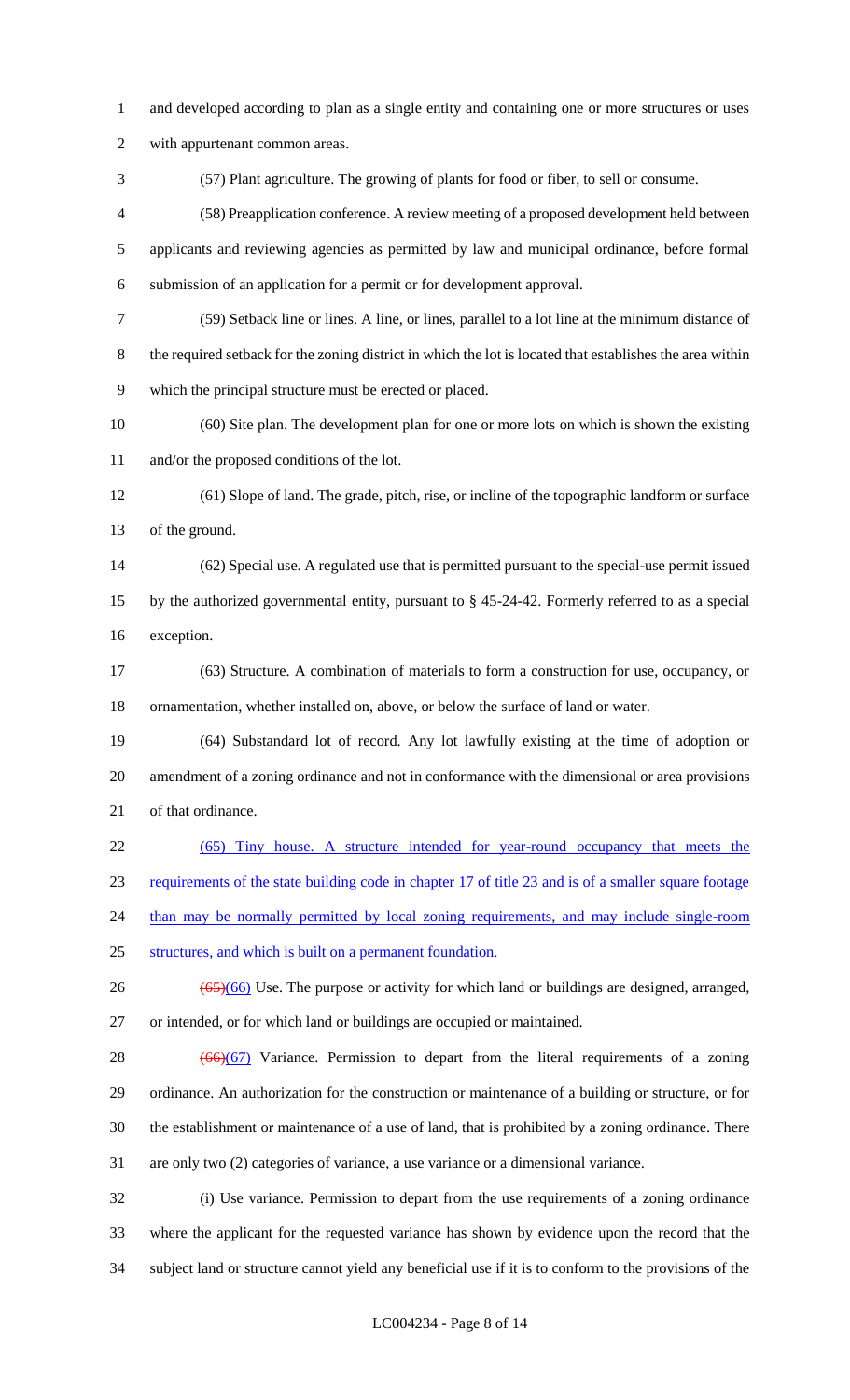zoning ordinance.

 (ii) Dimensional variance. Permission to depart from the dimensional requirements of a zoning ordinance, where the applicant for the requested relief has shown, by evidence upon the record, that there is no other reasonable alternative way to enjoy a legally permitted beneficial use of the subject property unless granted the requested relief from the dimensional regulations. However, the fact that a use may be more profitable or that a structure may be more valuable after the relief is granted are not grounds for relief.

8  $(67)(68)$  Waters. As defined in § 46-12-1(23).

9 (68)(69) Wetland, coastal. As defined in § 45-22.2-4.

10  $\left(\frac{69}{20}\right)$  Wetland, freshwater. As defined in § 2-1-20.

 $(70)(71)$  Zoning certificate. A document signed by the zoning-enforcement officer, as required in the zoning ordinance, that acknowledges that a use, structure, building, or lot either complies with, or is legally nonconforming to, the provisions of the municipal zoning ordinance or is an authorized variance or modification therefrom.

15  $\left(\frac{71}{72}\right)$  Zoning map. The map, or maps, that are a part of the zoning ordinance and that delineate the boundaries of all mapped zoning districts within the physical boundary of the city or town.

 $(72)(73)$  Zoning ordinance. An ordinance enacted by the legislative body of the city or town pursuant to this chapter and in the manner providing for the adoption of ordinances in the city or town's legislative or home rule charter, if any, that establish regulations and standards relating to the nature and extent of uses of land and structures; that is consistent with the comprehensive plan of the city or town as defined in chapter 22.2 of this title; that includes a zoning map; and that complies with the provisions of this chapter.

24 (73)(74) Zoning-use district. The basic unit in zoning, either mapped or unmapped, to which a uniform set of regulations applies, or a uniform set of regulations for a specified use. Zoning-use districts include, but are not limited to: agricultural, commercial, industrial, institutional, open space, and residential. Each district may include sub-districts. Districts may be combined.

#### **45-24-37. General provisions -- Permitted uses.**

 (a) The zoning ordinance shall provide a listing of all land uses and/or performance standards for uses that are permitted within the zoning use districts of the municipality.

 (b) Notwithstanding any other provision of this chapter, the following uses are permitted uses within all residential zoning use districts of a municipality and all industrial and commercial zoning use districts except where residential use is prohibited for public health or safety reasons: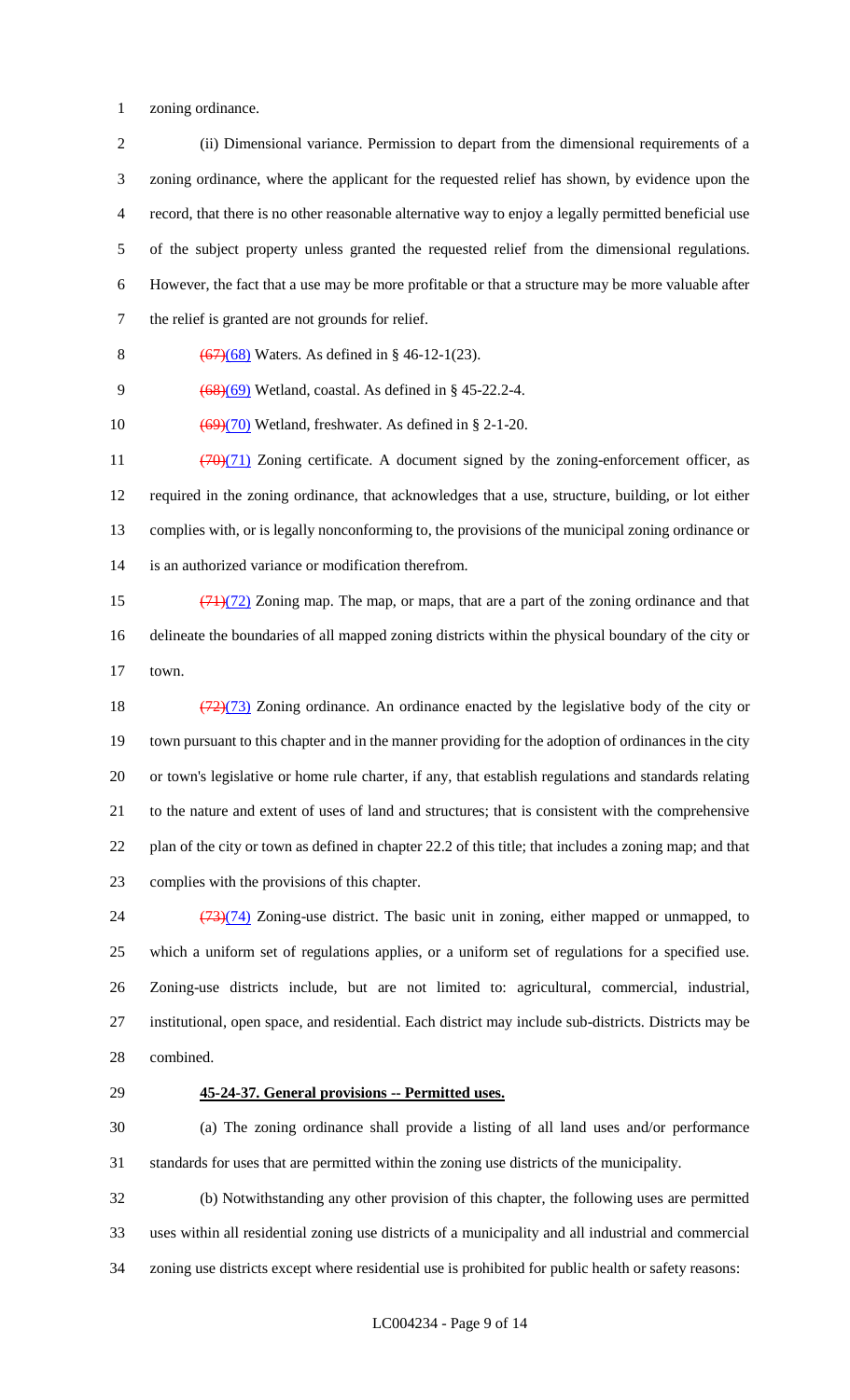- 1 (1) Households;
- 
- (2) Community residences; and
- (3) Family daycare homes.

 (c) Any time a building or other structure used for residential purposes, or a portion of a building containing residential units, is rendered uninhabitable by virtue of a casualty such as fire or flood, the owner of the property is allowed to park, temporarily, mobile and manufactured home, or homes, as the need may be, elsewhere upon the land, for use and occupancy of the former occupants for a period of up to twelve (12) months, or until the building or structure is rehabilitated and otherwise made fit for occupancy. The property owner, or a properly designated agent of the owner, is only allowed to cause the mobile and manufactured home, or homes, to remain temporarily upon the land by making timely application to the local building official for the purposes of obtaining the necessary permits to repair or rebuild the structure.

 (d) Notwithstanding any other provision of this chapter, appropriate access for people with disabilities to residential structures is allowed as a reasonable accommodation for any person(s) residing, or intending to reside, in the residential structure.

(e) Notwithstanding any other provision of this chapter, the following shall be permitted:

17 (1) An an accessory family dwelling unit in an owner-occupied, single-family residence 18 shall be permitted as a reasonable accommodation for family members with disabilities or who are sixty-two (62) years of age or older, or to accommodate other family members. The appearance of the structure shall remain that of a single-family residence and there shall be an internal means of egress between the principal unit and the accessory family dwelling unit. If possible, no additional exterior entrances should be added. Where additional entrance is required, placement should 23 generally be in the rear or side of the structure. When the structure is serviced by an individual 24 sewage disposal on-site wastewater treatment system, the applicant shall have the existing or any new system approved by the department of environmental management. The zoning enforcement officer shall require that a declaration of the accessory family dwelling unit for the family member, or members, and its restrictions be recorded in the land evidence records and filed with the zoning enforcement officer and the building official. Once the family members with disabilities or who are sixty-two (62) years of age or older, or any other family member, no longer reside(s) in the premises on a permanent basis, or the title is transferred, the property owner shall notify the zoning official in writing, and the accessory family dwelling unit shall no longer be permitted, unless there 32 is a subsequent, valid application; or

- (2) A tiny house that contains facilities for sleeping, eating, cooking and sanitation. Such
- 34 tiny house shall comply with municipal and state building codes for single-family dwelling units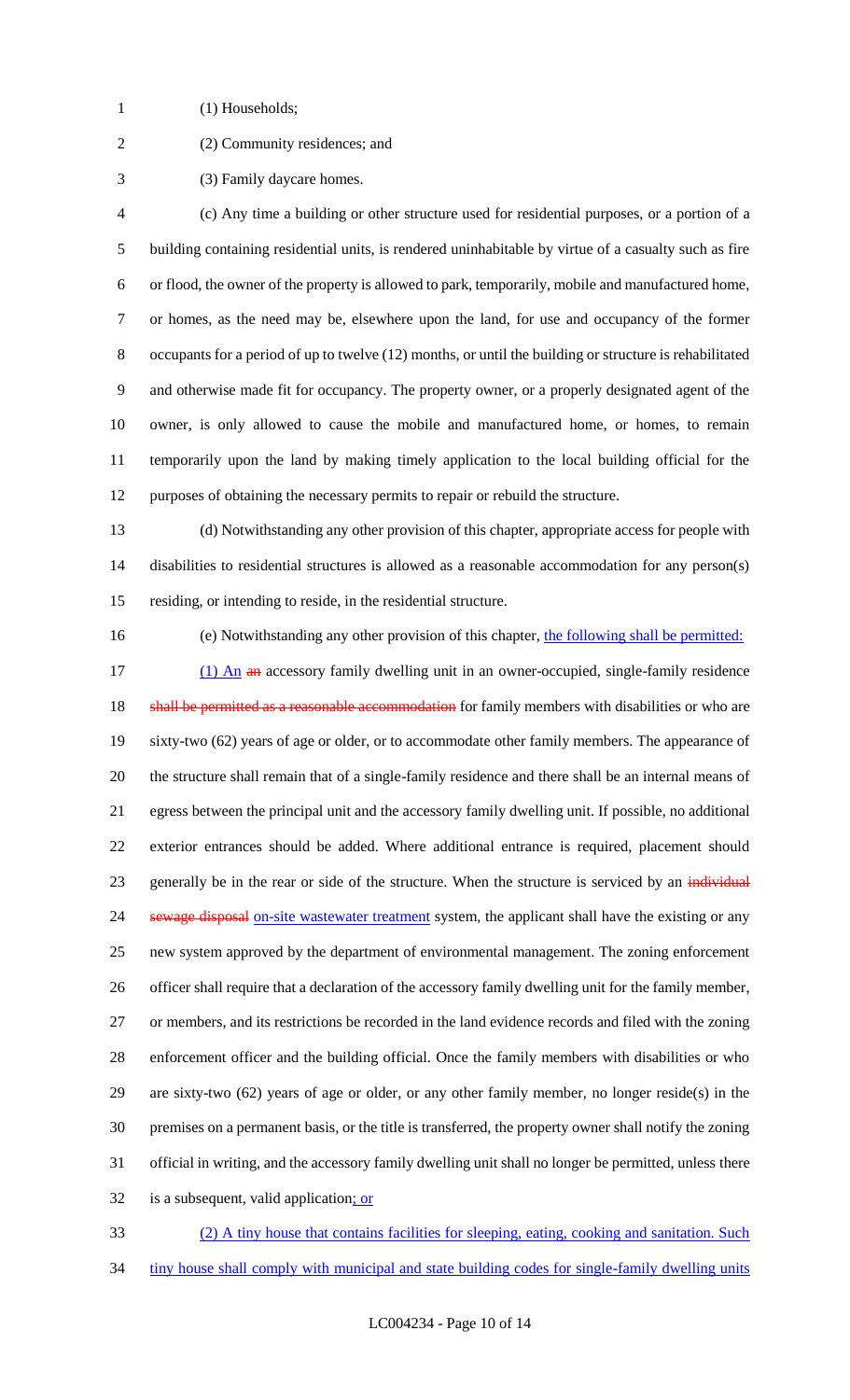1 including, but not limited to, zoning, fire, safety, emergency vehicle access, attachments to

electricity, plumbing and public or private sewer systems, if required. A tiny house used for

habitation shall be connected to either a public water system or a private well and to a public sewer

system or an on-site wastewater treatment system that has been approved by the department of

environmental management.

 (f) When used in this section the terms "people with disabilities" or "member, or members, with disabilities" means a person(s) who has a physical or mental impairment that substantially limits one or more major life activities, as defined in § 42-87-1(7).

 (g) Notwithstanding any other provisions of this chapter, plant agriculture is a permitted use within all zoning districts of a municipality, including all industrial and commercial zoning districts, except where prohibited for public health or safety reasons or the protection of wildlife habitat.

 SECTION 2. Section 45-53-3 of the General Laws in Chapter 45-53 entitled "Low and Moderate Income Housing" is hereby amended to read as follows:

**45-53-3. Definitions.**

 The following words, wherever used in this chapter, unless a different meaning clearly appears from the context, have the following meanings:

 (1) "Affordable housing plan" means a component of a housing element, as defined in § 45-22.2-4(1), to meet housing needs in a city or town that is prepared in accordance with guidelines 20 adopted by the state planning council, and/or to meet the provisions of § 45-53-4(b)(1) and (c).

 (2) "Approved affordable housing plan" means an affordable housing plan that has been approved by the director of administration as meeting the guidelines for the local comprehensive plan as promulgated by the state planning council; provided, however, that state review and approval, for plans submitted by December 31, 2004, shall not be contingent on the city or town having completed, adopted, or amended its comprehensive plan as provided for in § 45-22.2–8, § 45-22.2–9, or § 45-22.2–12.

 (3) "Comprehensive plan" means a comprehensive plan adopted and approved by a city or town pursuant to chapters 22.2 and 22.3 of this title.

 (4) "Consistent with local needs" means reasonable in view of the state need for low and moderate income housing, considered with the number of low income persons in the city or town affected and the need to protect the health and safety of the occupants of the proposed housing or of the residence of the city or town, to promote better site and building design in relation to the surroundings, or to preserve open spaces, and if the local zoning or land use ordinances, requirements, and regulations are applied as equally as possible to both subsidized and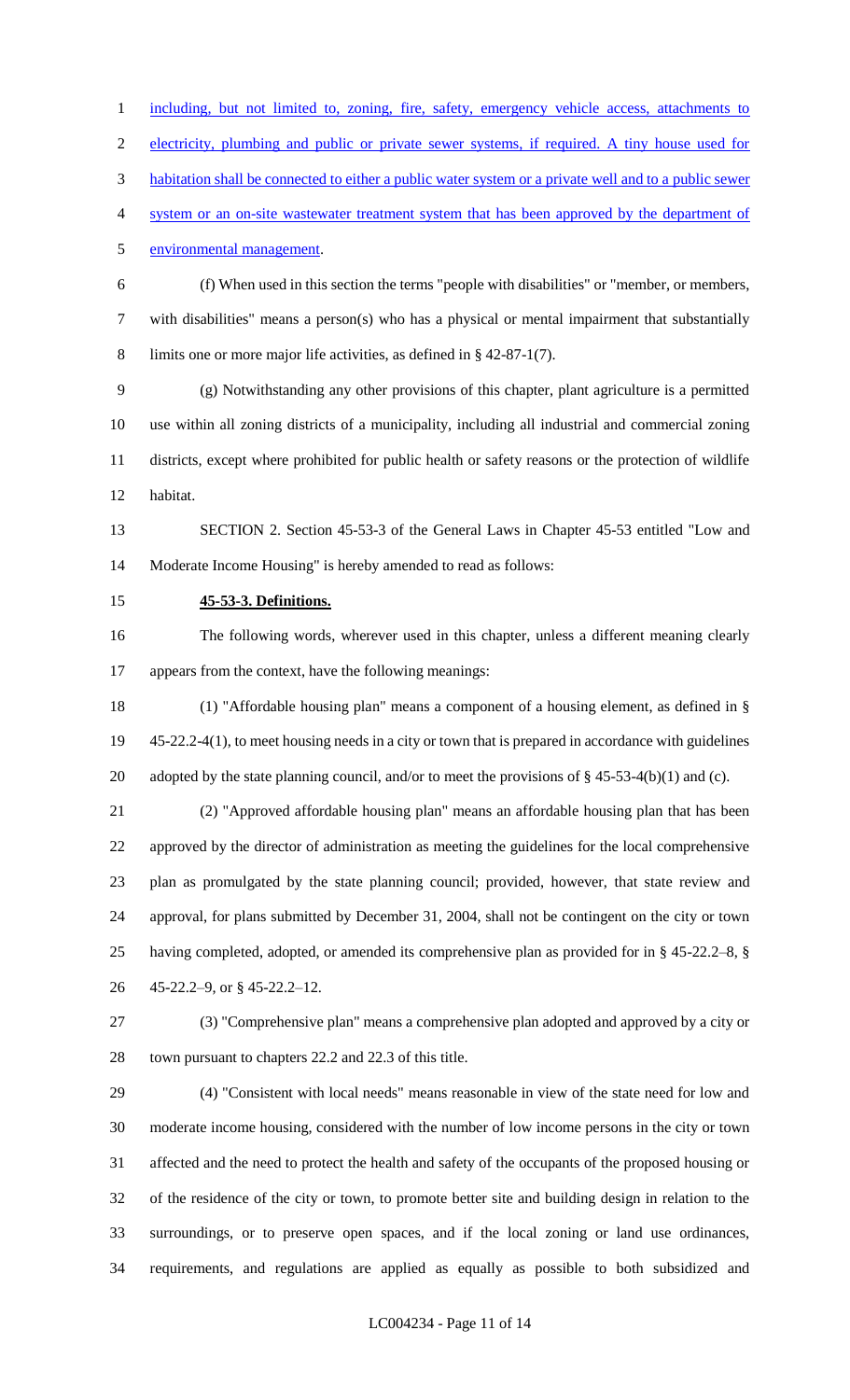unsubsidized housing. Local zoning and land use ordinances, requirements, or regulations are consistent with local needs when imposed by a city or town council after a comprehensive hearing in a city or town where:

 (i) Low or moderate income housing exists which is: (A) in the case of an urban city or town which has at least 5,000 occupied year-round rental units and the units, as reported in the latest decennial census of the city or town, comprise twenty-five percent (25%) or more of the year- round housing units, and is in excess of fifteen percent (15%) of the total occupied year-round rental units; or (B) in the case of all other cities or towns, is in excess of ten percent (10%) of the year-round housing units reported in the census.

 (ii) The city or town has promulgated zoning or land use ordinances, requirements, and regulations to implement a comprehensive plan which has been adopted and approved pursuant to chapters 22.2 and 22.3 of this title, and the housing element of the comprehensive plan provides for low and moderate income housing in excess of either ten percent (10%) of the year-round housing units or fifteen percent (15%) of the occupied year-round rental housing units as provided 15 in subdivision  $(4)(i)$ .

 (5) "Infeasible" means any condition brought about by any single factor or combination of factors, as a result of limitations imposed on the development by conditions attached to the approval of the comprehensive permit, to the extent that it makes it impossible for a public agency, nonprofit organization, or limited equity housing cooperative to proceed in building or operating low or moderate income housing without financial loss, within the limitations set by the subsidizing agency of government, on the size or character of the development, on the amount or nature of the subsidy, or on the tenants, rentals, and income permissible, and without substantially changing the rent levels and unit sizes proposed by the public agency, nonprofit organization, or limited equity housing cooperative.

 (6) "Letter of eligibility" means a letter issued by the Rhode Island housing and mortgage finance corporation in accordance with § 42-55-5.3(a).

 (7) "Local board" means any town or city official, zoning board of review, planning board or commission, board of appeal or zoning enforcement officer, local conservation commission, historic district commission, or other municipal board having supervision of the construction of buildings or the power of enforcing land use regulations, such as subdivision, or zoning laws.

 (8) "Local review board" means the planning board as defined by § 45-22.2-4(20), or if designated by ordinance as the board to act on comprehensive permits for the town, the zoning board of review established pursuant to § 45-24-56.

(9) "Low or moderate income housing" means: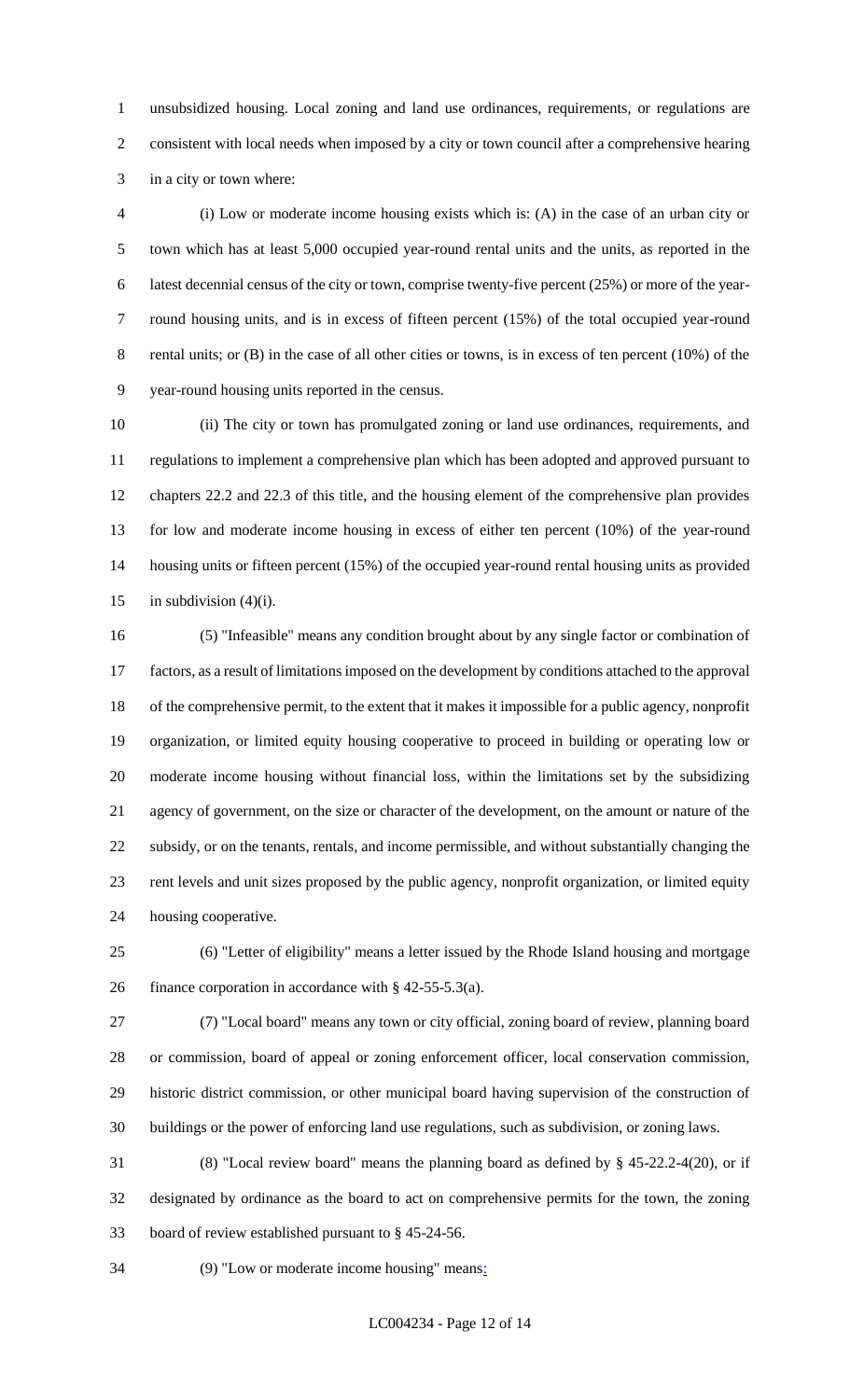1 (i) Any any housing whether built or operated by any public agency or any nonprofit organization or by any limited equity housing cooperative or any private developer, that is subsidized by a federal, state, or municipal government subsidy under any program to assist the construction or rehabilitation of housing affordable to low or moderate income households, as defined in the applicable federal or state statute, or local ordinance and that will remain affordable through a land lease and/or deed restriction for ninety-nine (99) years or such other period that is either agreed to by the applicant and town or prescribed by the federal, state, or municipal government subsidy program but that is not less than thirty (30) years from initial occupancy; or

#### (ii) Any tiny house as defined in § 45-24-31.

 (10) "Meeting housing needs" means adoption of the implementation program of an approved affordable housing plan and the absence of unreasonable denial of applications that are made pursuant to an approved affordable housing plan in order to accomplish the purposes and expectations of the approved affordable housing plan.

 (11) "Municipal government subsidy" means assistance that is made available through a city or town program sufficient to make housing affordable, as affordable housing is defined in § 42-128-8.1(d)(1); such assistance may include, but is not limited to, direct financial support, abatement of taxes, waiver of fees and charges, and approval of density bonuses and/or internal subsidies, and any combination of forms of assistance.

SECTION 3. This act shall take effect upon passage.

======== LC004234 ========